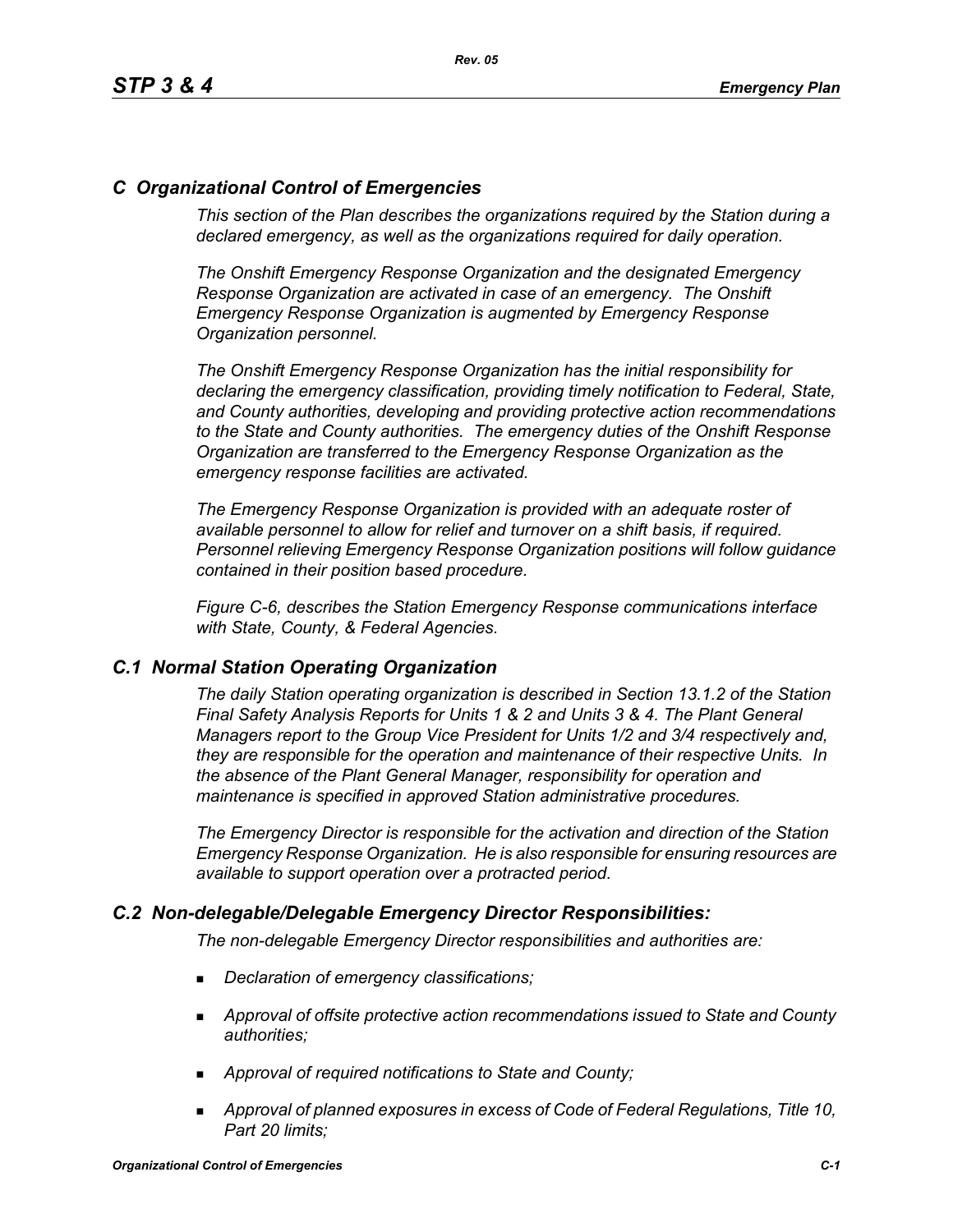- *Authorizing the use of Potassium Iodide;*
- *Approval of departures from license conditions per Code of Federal Regulations, Title 10, Part 50.54(x) for emergency response activities NOT related to Control Room Operation actions.*
- *Declaring entry into the Severe Accident Management Guidelines.*

*The delegable Emergency Director responsibilities and authorities are:*

- *Requesting of Federal assistance through the NRC;*
- *Approval of press releases prior to issuance;*
- *Approval of required notifications to the NRC;*
- *Approval of commitments to the NRC.*

*These responsibilities and authorities shall be transferred from the Shift Supervisor, who may initially assume the role of Emergency Director at the onset of the emergency, to the Technical Support Center Manager or the Emergency Operations Facility Director as each assumes responsibilities and authorities of the Emergency Director.*

### *C.3 On-shift Emergency Response Organization*

*Should an emergency be declared, the Shift Supervisor (Emergency Director) activates the Onshift Emergency Response Organization from the normal operating staff. The individuals constituting the Onshift Emergency Response Organization will assume their respective titles and the responsibilities for their position until relieved as necessary.*

*The Onshift Emergency Response Organization is composed of members of the Plant Operations staff, the Shift Technical Advisor, Health Physics, Chemistry, Maintenance, Plant Protection, and Emergency Response Teams. The Onshift Emergency Response Organization may be supplemented as needed by the Emergency Director as required by the situation. The onshift complement provides for the capability of 24 hours per day emergency response. Positions for the Onshift Emergency Response Organization are depicted in Figure C-1. The Onshift Emergency Response Organization meets the personnel requirements of NUREG-0654/FEMA-REP-1, Rev. 1, Section B, Table B-1. The duties of the onshift complement, as an initial Emergency Response Organization, are similar to their normal duties, except as described below.*

### *C.3.1 Shift Supervisor*

*The Shift Supervisor initially assumes the position of Emergency Director until relieved by the Technical Support Center Manager or the Emergency Operations Facility Director. The key responsibilities of the Emergency Director are:*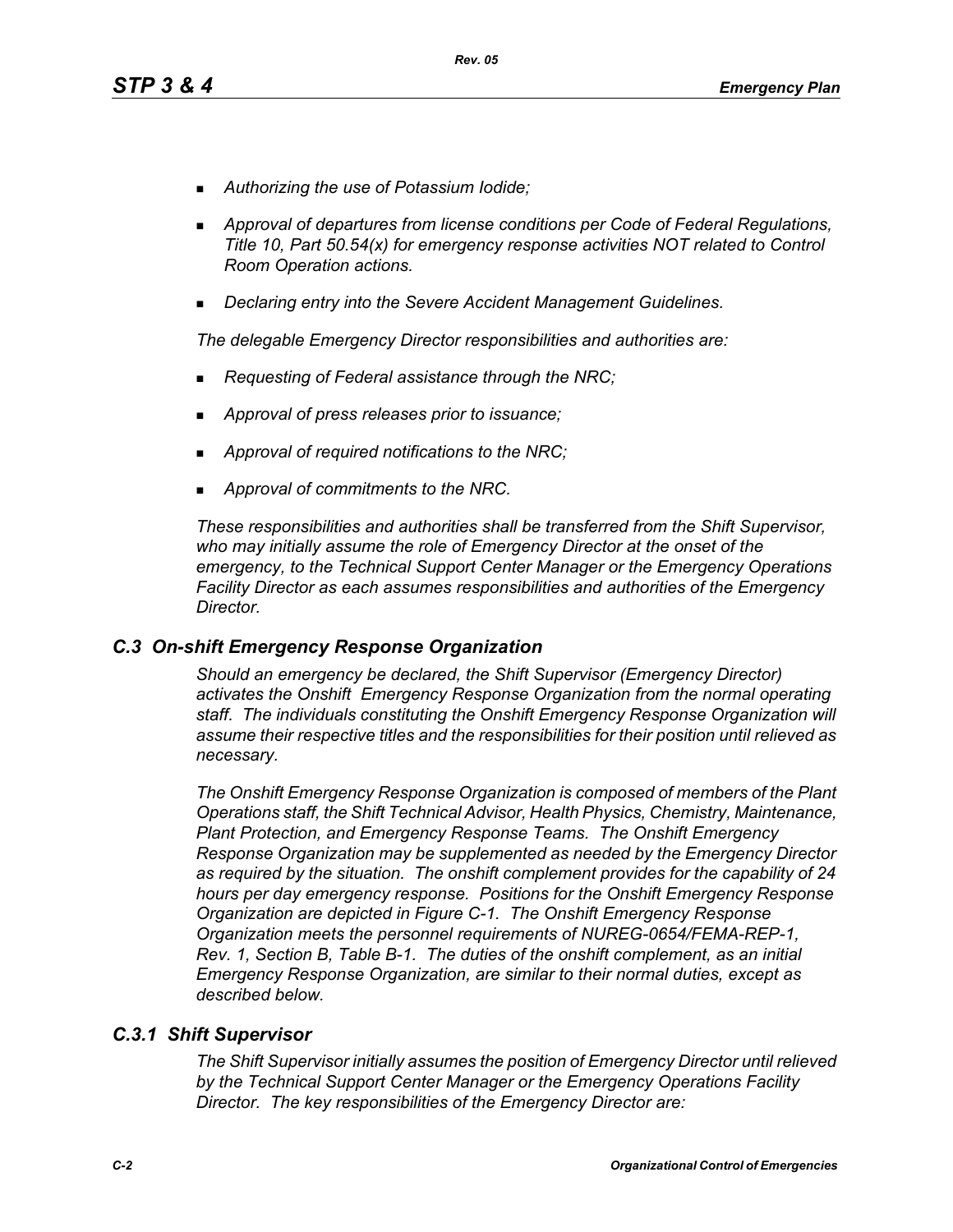- *Recognize, classify, and declare the emergency condition;*
- *Completing notifications and making protective action recommendations to offsite agencies;*
- *Directing onsite emergency response activities, monitoring plant conditions for changes in Emergency Action Levels and emergency classifications, and directing Control Room response to mitigate the emergency condition.*
- **Diangleh Emergency Director responsibilities and authorities are assumed by the** *Technical Support Center Manager or Emergency Operations Facility Director, the Shift Supervisor remains in the Control Room, but reports to the Operations Manager.*

### *C.3.2 Acting Radiological Manager*

*An onshift senior radiological protection technician shall assume the position of Acting Radiological Manager until relieved by the Radiological Manager in the Technical Support Center. The Acting Radiological Manager reports via telephone to the Emergency Director in the Control Room at an Unusual Event and assists with the activation of the Operations Support Center at an Alert or higher emergency classification. The key responsibilities of the Acting Radiological Manager are:*

- *Assessing Station radiological and environmental conditions;*
- *Responding to radiological problems;*
- *Identifying special radiological protective measures;*
- *Determining special Radiation Work Permit requirements;*
- *Verifying emergency classification if based on radiological Emergency Action Levels;*
- *Reviewing and recommending emergency exposures to emergency response personnel in excess of Code of Federal Regulations, Title 10, Part 20 limits;*
- *Ensuring adequate inventories of radiological supplies, equipment, and Radiation Protection personnel are available.*
- *Providing prompt dose projection when requested.*

*During an Alert or higher emergency classification, the Acting Radiological Manager, after being relieved of responsibility and authority by the Radiological Manager in the Technical Support Center, assumes the responsibilities of the Assistant Radiological Coordinator in the Operations Support Center.*

### *C.3.3 Acting Security Manager*

*The onshift Security Force Supervisor assumes the position of Acting Security Manager until relieved by the Security Manager in the Technical Support Center. The*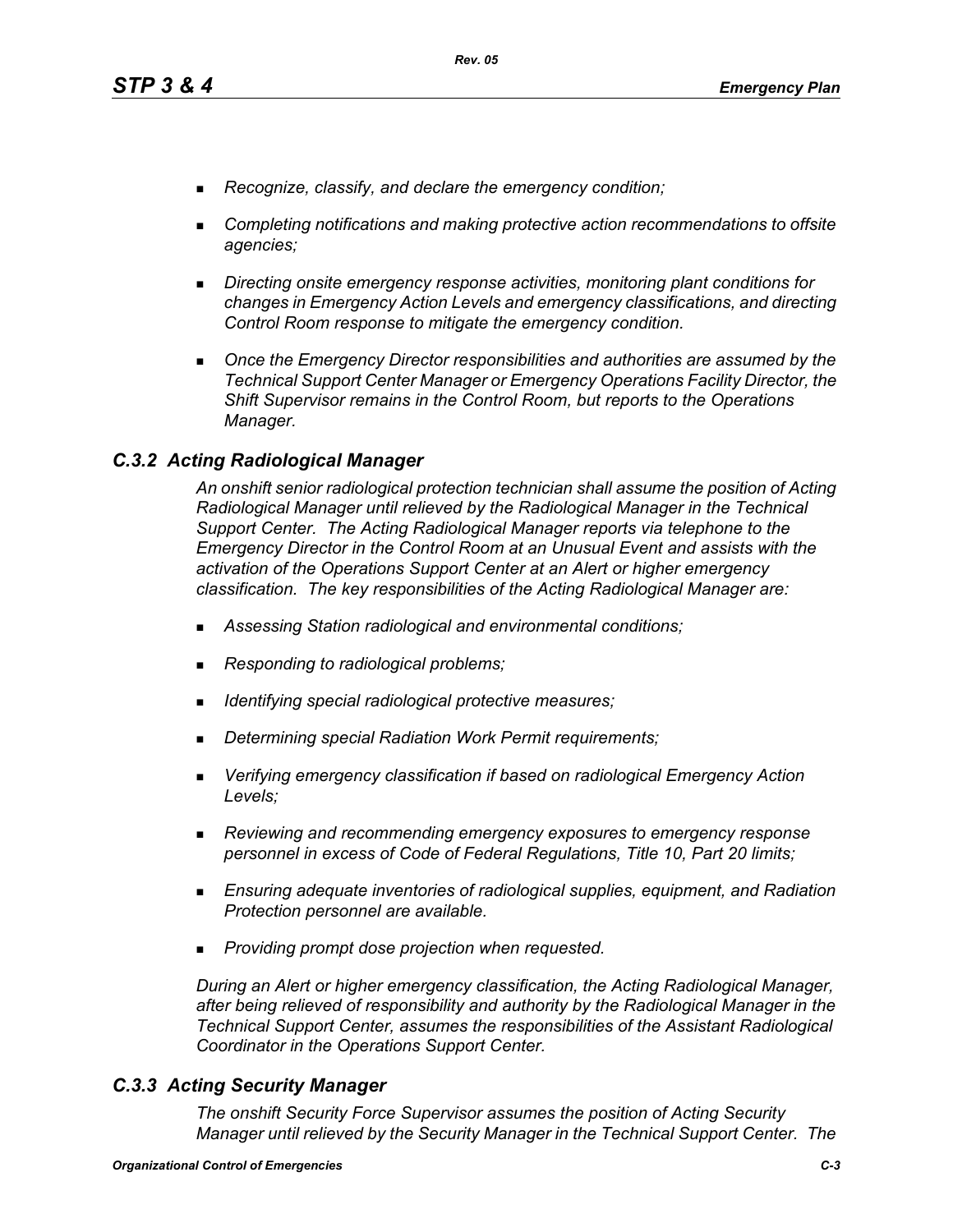*Acting Security Manager reports via telephone to the Emergency Director in the Control Room at an Unusual Event or higher emergency classification. The key responsibilities of the Acting Security Manager are:*

- *Directing the implementation of Security emergency response activities as specified in the Station Safeguards Security Plan;*
- *Activating the Emergency Notification and Response System;*
- *Implementing assembly and accountability efforts;*
- *Establishing special access controls;*
- *Providing for the expedient entry and exit of emergency vehicles;*
- *Directing changes to security operations based on radiological conditions.*

*During an Alert or higher emergency classification, the onshift Security Force Supervisor, after being relieved of Acting Security Manager responsibility and authority by the Security Manager in the Technical Support Center, returns to the responsibilities of the Security Force Supervisor.*

### *C.3.4 Acting Operations Support Center Coordinator*

*The onshift Duty Maintenance Supervisor assumes the position of Acting Operations Support Center Coordinator (0ERP01-ZV-SHO4) until relieved by the Operations Support Center Coordinator. The Acting Operations Support Center Coordinator reports via telephone to the Emergency Director in the Control Room at an Unusual Event. The key responsibilities of the Acting Operations Support Center Coordinator are:*

- *Providing ongoing maintenance support to activities assigned by the Emergency Director;*
- *Ensuring that emergency team activities are performed in accordance with approved procedures and policy;*
- *Ensuring that deviations from Station procedures and NRC regulations are approved by the Emergency Director;*
- *Establishing and staffing the Operations Support Center with onshift personnel to support plant emergency response activities, if requested by the Emergency Director;*
- *Ensuring that emergency teams formed and dispatched are properly briefed and status monitored;*
- *May fulfill Radiological Protection (double asterisk) functions from Table C-1, (Access Control, Dosimetry Issue, Personnel Monitoring, and Search & Rescue).*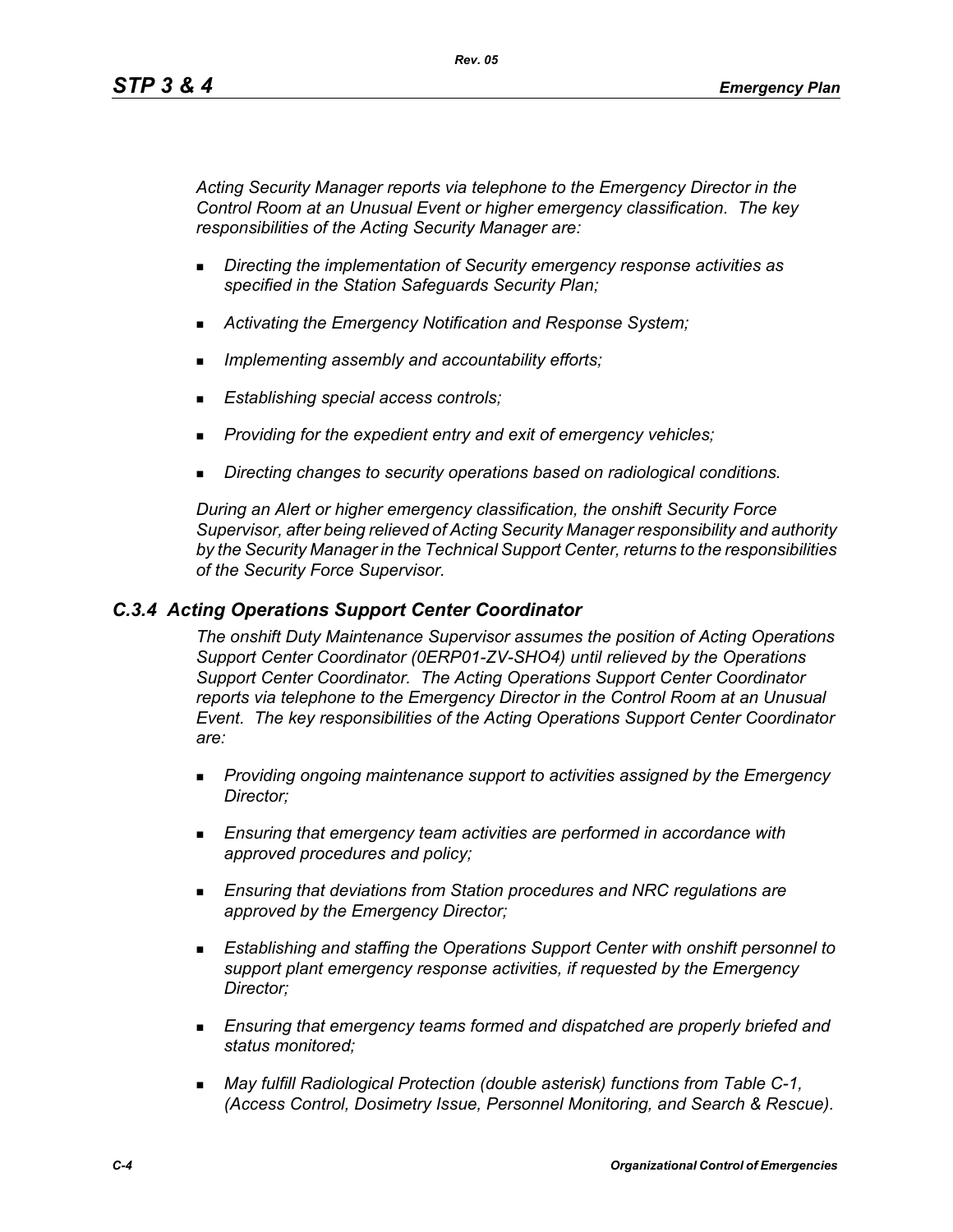*Alert or higher emergency classification, the onshift Duty Maintenance Supervisor, after being relieved of Acting Operations Support Center Coordinator responsibility, supports the Operations Support Center, as required.*

### *C.3.5 Shift Technical Advisor*

*The Shift Technical Advisor* (one per Reactor Type) *has the primary responsibility to assist the Emergency Director in the mitigation of accident consequences. The Shift Technical Advisor is available to Control Room personnel 24 hours per day when either*  of the four *unit*s *is above cold shutdown and is capable of being in the Control Room within ten (10) minutes or less after being notified.*

### *C.3.6 ENS Communicator*

The onsite ENS Communicator reports to the Control Room at an Unusual Event or higher emergency classification and initiates communications with the Nuclear Regulatory Commission.

*Duties may be performed by the following:*

- *Personnel currently or previously licensed by NRC,*
- *SRO Management Certified Personnel.*

### *C.3.7 Plant Operators*

*The onshift Plant Operations personnel (Licensed and Non-Licensed) are responsible for:*

- *Operations of all reactor-related equipment;*
- *Coordination of activities affecting Station structures, systems and components;*
- *Equipment clearances;*
- *Activation of fire brigade and emergency* medical *teams;*
- *Identification of emergency classifications;*
- *Initiating notification of the Emergency Response Organization.*

*A Plant Operator is assigned to report to the affected unit's control room upon any declaration of the Emergency Plan to act as the State/County Communicator. The State/County Communicator is not required to perform plant operator duties while filling this position. The Staffing identified in Table C-1 is provided to support Emergency Plan and plant operation response requirements. Those Plant Operators not assigned onshift duties in the operation of the units by the Emergency Director report to the Operations Support Center at an Alert or higher emergency classification. The Emergency Director can utilize the Plant Operators via the Acting Operations Support Center Coordinator.*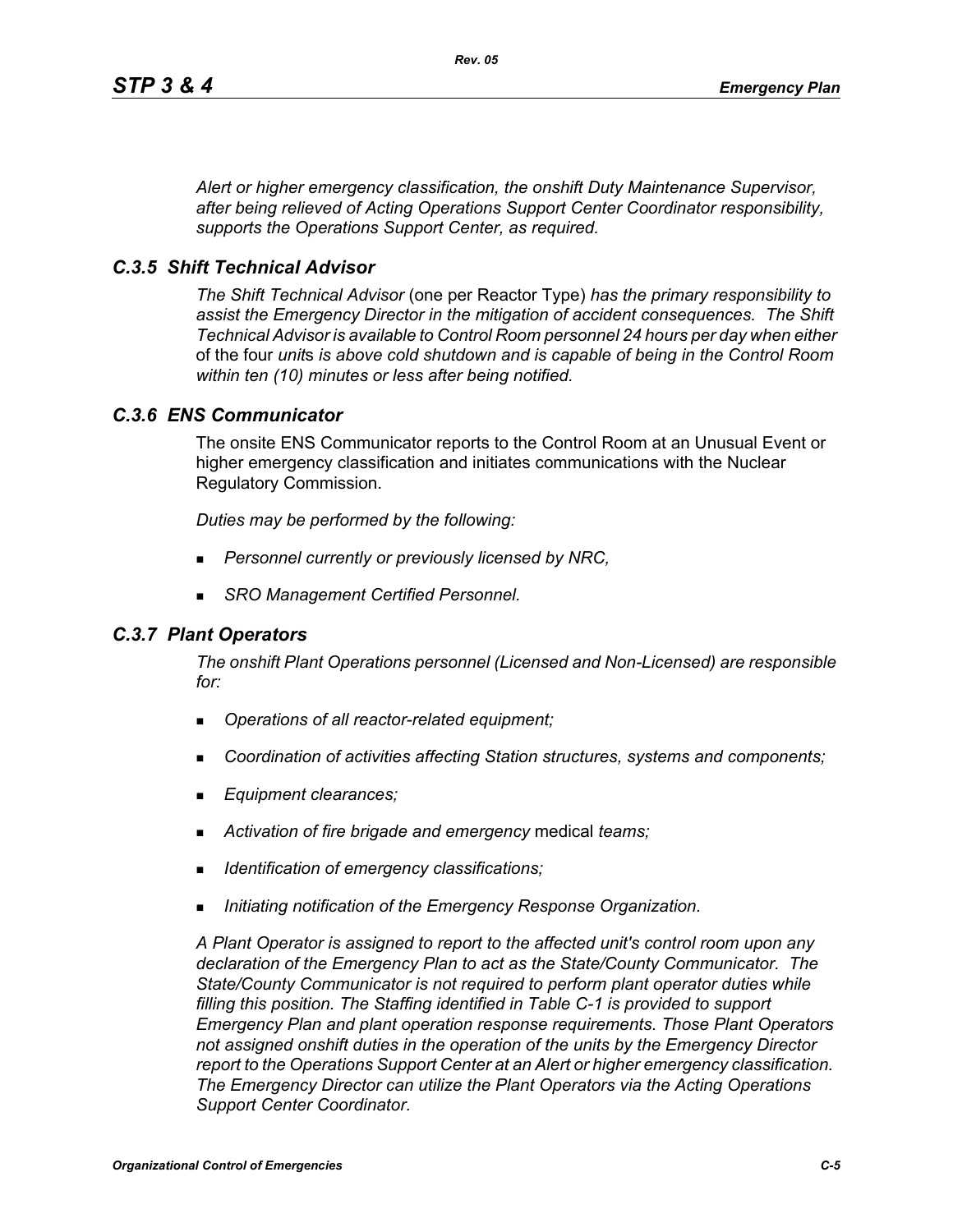### *C.3.8 Onshift Chemistry Technician*

*Onshift Chemistry Technicians are responsible for post accident sampling and analysis. Chemistry personnel report to the Operations Support Center at an Alert or higher emergency classification unless otherwise directed.*

 *May fulfill Radiological Protection (double asterisk) functions from Table C-1, (RP Coverage for Corrective Actions).*

### *C.3.9 Onshift Maintenance*

*The onshift Maintenance personnel report to the Operations Support Center at an Alert or higher emergency classification or at an Unusual Event if the Acting Operations Support Center Coordinator begins activating the Operations Support Center.*

### *C.3.10 Plant Protection*

*Onshift Plant Protection personnel remain at their duty stations in accordance with the Security Plan, unless otherwise directed. Onshift Plant Protection personnel initiate notification of the Emergency Response Organization.*

 *Plant Protection or other suitably qualified individuals will function as the On-site Communicator in the Control Room.*

### *C.3.11 Emergency Response Teams*

*Emergency Response Teams typically consist of personnel who have been trained in the procedures and practices that describe the performance of their duties as Emergency Team members or leaders. As required by the emergency conditions, the Operations Support Center Coordinator may temporarily assign other plant personnel to the Emergency Teams to assist the regular team members during an emergency.*

### *C.4 Emergency Response Organization*

*Those members of the Emergency Response Organization who are not on site at the time of the emergency shall be able to augment the Onshift Response Organization within 60 and 75 minutes of being notified as specified in Table C-1 to provide manning levels recommended in NUREG-0654.*

*The Technical Support Center and Operations Support Center Station Emergency Response Organization are activated at an Alert emergency classification or earlier if directed by the Emergency Director. Positions for these facilities are depicted in Figure C-2 & Figure C-3. The Emergency Operations Facility and Joint Information Center are staffed at the Alert and may be activated at the discretion of the Emergency Director. Positions for these facilities are depicted in Figure C-4 & Figure C-5. The Emergency Operations Facility and Joint Information Center shall be activated at a Site Area Emergency. The Emergency Operations Facility dose projection capability is activated at an Alert classification. If during an Unusual Event the trending of plant conditions indicates the need for additional support, the Emergency Director can activate all or part of the Station Emergency Response Organization to report to the Technical Support Center, Emergency Operations Facility, Joint Information Center or*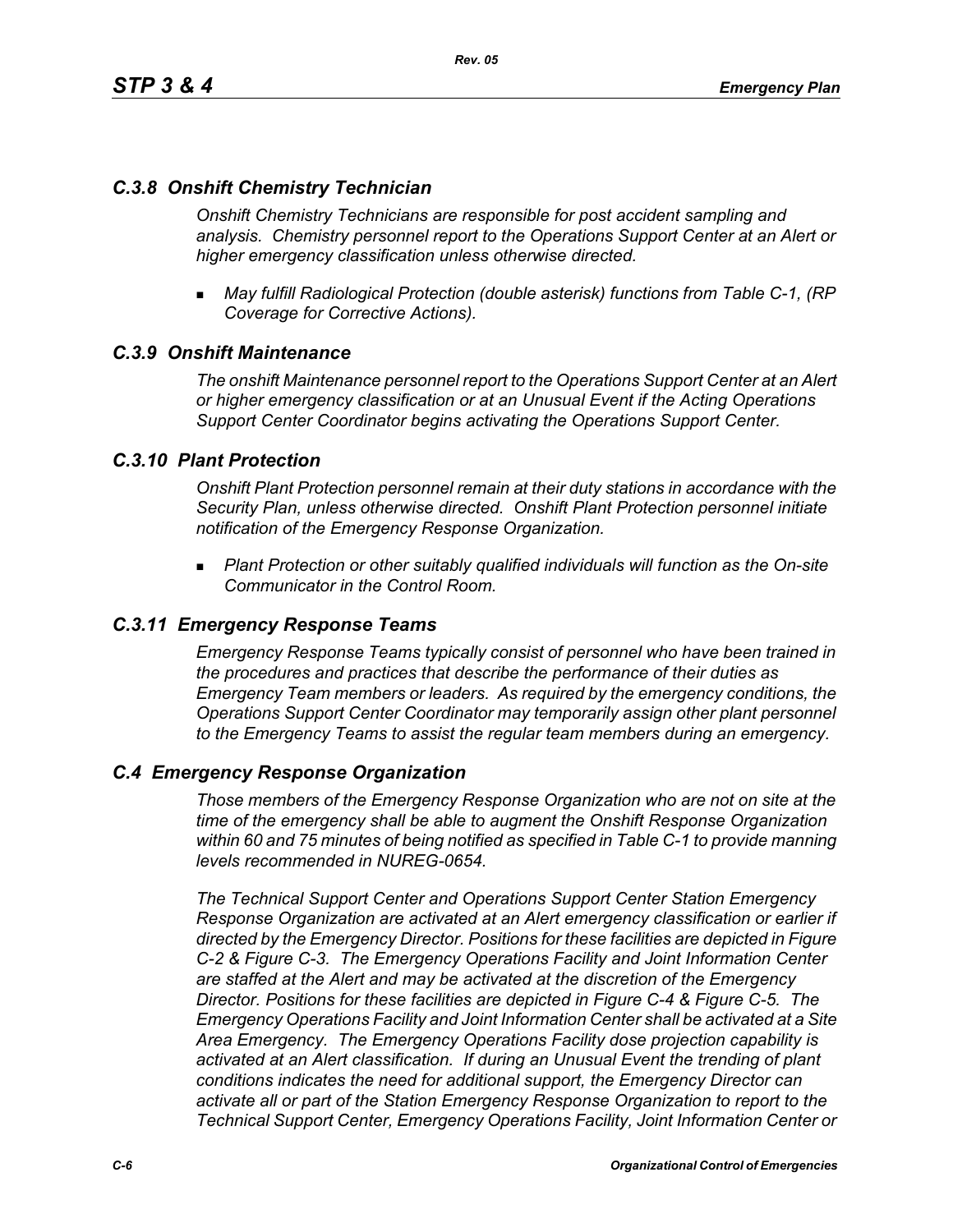*Operations Support Center. The process to maintain a fully staffed Emergency Response Organization is described in 0PGP05-ZV-0003, Emergency Response Organization.*

*Modifications to the Emergency Response Organization may be made by the Emergency Director as required by the complexity of the emergency.*

*The following key Emergency Response Organization positions report to the Technical Support Center, the Operations Support Center, and the Emergency Operations Facility, and are added to the Onshift Response Organization during the declaration and mitigation of an Alert, Site Area Emergency or General Emergency. These positions can be activated by the Emergency Director at an Unusual Event emergency classification.*

#### *C.4.1 Technical Support Center Manager*

*The Technical Support Center Manager reports to the Technical Support Center at an Alert or higher and provides guidance and advice to the Control Room on plant design and coordinating engineering activities in the areas of analysis, design modifications, system response, and offsite protective action recommendations. The Technical Support Center Manager may assume the position of Emergency Director from the Shift Supervisor.*

#### *C.4.2 Operations Manager*

*The Operations Manager reports to the affected Unit's Control Room and directs the implementation of Control Room emergency response activities.*

#### *C.4.3 Radiological Manager*

*The Radiological Manager reports to the Technical Support Center and is responsible for assessing Station radiological and environmental conditions and implementing special radiological protective measures.*

#### *C.4.4 Maintenance Manager*

*The Maintenance Manager reports to the Technical Support Center and is responsible for functioning as the Technical Support Center interface for all repair team activities requested of the Operations Support Center. The Maintenance Manager ensures that supplies, equipment and manpower to support repair efforts are available and coordinates with the other Technical Support Center Managers to establish repair team priorities.* 

#### *C.4.5 Technical Manager*

*The Technical Manager reports to the Technical Support Center and is responsible for monitoring the status of plant systems including the three fission product barriers (Fuel Cladding, Reactor Coolant System, and Containment) and identifying potential failures of key systems.*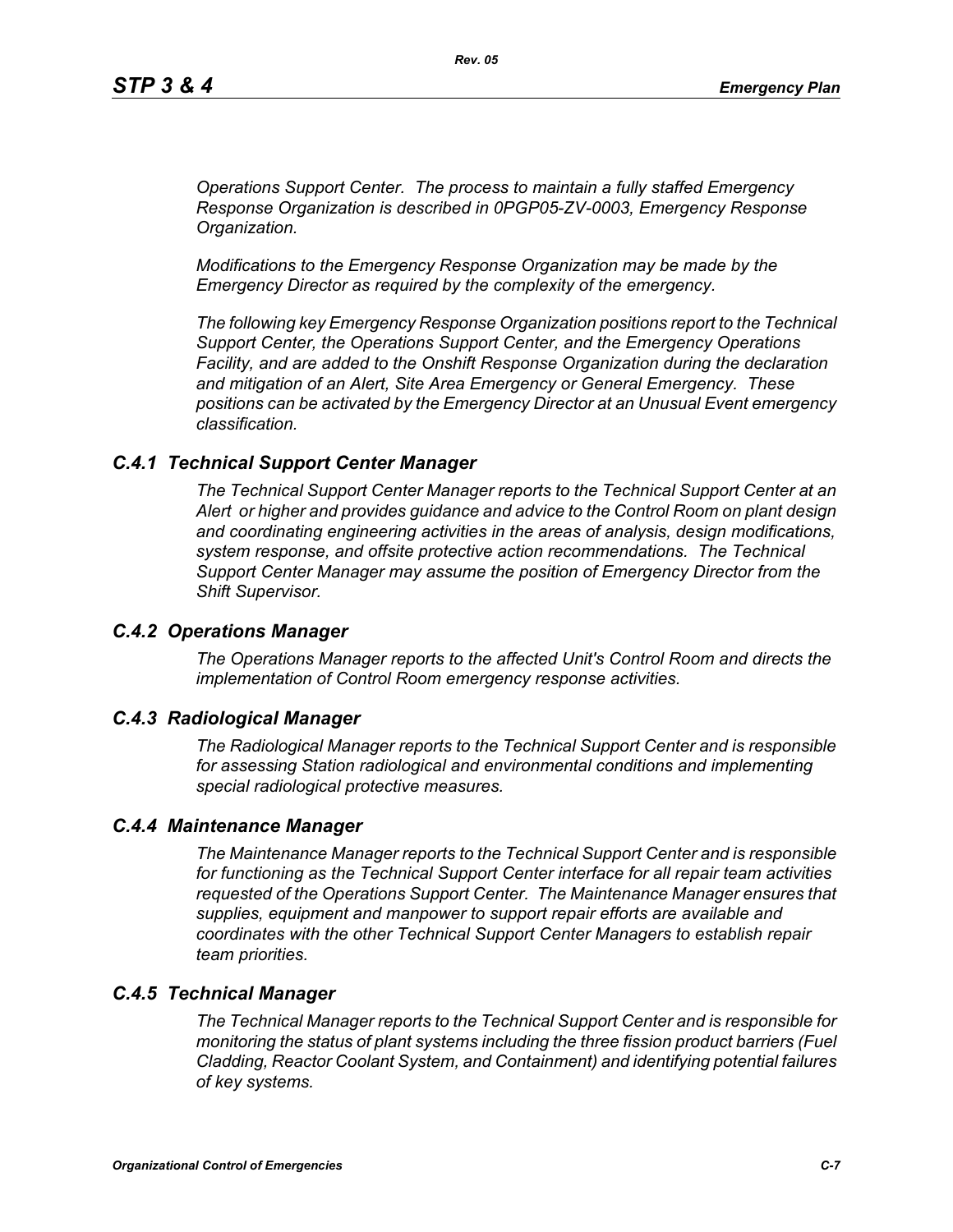### *C.4.6 Security Manager*

*The Security Manager reports to the Technical Support Center and is responsible for directing implementation of onsite security response activities, performing assembly and accountability, and assisting with Protected Area and Owner Controlled Area evacuation.* 

## *C.4.7 Administrative Manager*

*The Administrative Manager reports to the Technical Support Center and is responsible for ensuring necessary documents are available, maintaining an overall file of records generated during the emergency, and ensuring adequate supplies are available in the Technical Support Center.* 

### *C.4.8 Operations Support Center Coordinator*

*The Operations Support Center Coordinator reports to the Operations Support Center at an Alert or higher and assumes responsibility for Operations Support Center activities and ensures accountability of the Operations Support Center is maintained. The Operations Support Center Coordinator ensures that emergency teams formed and dispatched are properly briefed and their status monitored, resources and personnel to perform Operations Support Center activities are adequate, and adequate communications and information flow is maintained with the Technical Support Center. The Operations Support Center Coordinator ensures that deviations from Station procedures and NRC regulations are approved by the Emergency Director.* 

### *C.4.9 Emergency Operations Facility Director*

*The Emergency Operations Facility Director reports to the Emergency Operations Facility at an Alert. At the discretion of the Emergency Director, the Emergency Operations Facility Director may activate the Emergency Operations Facility at the Alert classification. Following activation, at the discretion of the Emergency Director, the Emergency Operations Facility Director may assume Emergency Director authority and responsibilities from either the Technical Support Center Manager or Shift Supervisor, as appropriate. The Emergency Operations Facility Director is responsible*  for ensuring that an ongoing effective interface is maintained with County, State, and *Federal response agencies, functioning as the primary interface with the Station Owners, and functioning as the primary interface with the Executive Officers of the Owners. The Emergency Operations Facility Director ensures a timely response to inquiries and requests for information from financial, legislative and congressional organizations, and approves major expenditures of funds. The Emergency Operations Facility Director may participate in press briefings at the Joint Information Center, if necessary.* 

# *C.4.10 Radiological Director*

*The Radiological Director reports to the Emergency Operations Facility at an Alert and is responsible for assessing offsite radiological and environmental conditions that may impact the public. The Radiological Director directs offsite dose projection activities and advises the Emergency Director on offsite protective action recommendations for*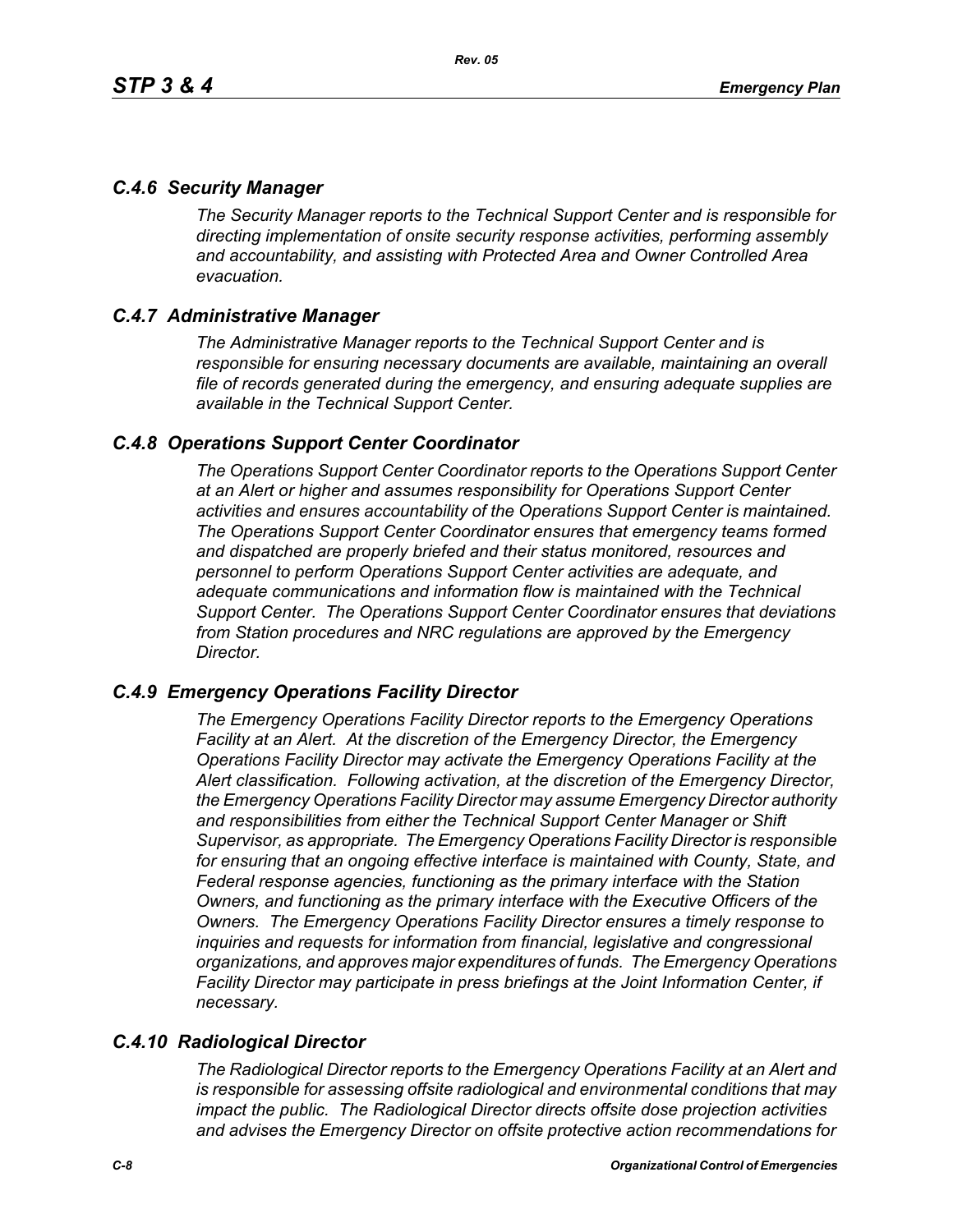*the public. The Radiological Director directs Offsite Field Team activities and environmental sampling support. The Radiological Director coordinates with the Technical Director to determine offsite protective action recommendations based on the status of the fission product barriers and the potential for a radiological release, and monitors radiological parameters which relate to Emergency Action Levels to determine if conditions warrant a change in emergency classification. The Radiological Director reviews and recommends approval of emergency exposures to Emergency Response Organization personnel in excess of Code of Federal Regulations, Title 10, Part 20 limits, determines Emergency Operations Facility radiological habitability, and recommends to the Emergency Director the issuance of Potassium Iodide. The Radiological Director functions as the primary interface with the Department of State Health Services personnel assigned to the Emergency Operations Facility, and manages radioactive waste and radiological control aspects of the Recovery operations.* 

### *C.4.11 Technical Director*

*The Technical Director reports to the Emergency Operations Facility at an Alert and is responsible for coordinating evaluation of plant safety systems and the condition of the primary fission product barriers, and advising the Emergency Operations Facility Director on engineering issues. The Technical Director also monitors the Emergency Action Levels to determine when changes in the emergency classification may be necessary, and coordinates with the Radiological Director to determine offsite protective action recommendations based on plant status and the potential for a radiological release. The Technical Director obtains engineering information requested by Emergency Operations Facility personnel, provides technical assistance to the Technical Support Center, and independently evaluates Technical Support Center engineering activities to determine if the correct engineering priorities are established. The Technical Director assists in coordinating arrangements for obtaining contract-engineering support.* 

### *C.4.12 Support Organization Director*

*The Support Organization Director reports to the Emergency Operations Facility at an Alert and is responsible for coordinating the interaction with offsite agencies and support organizations, ensuring communications systems are maintained operable and additional communications are provided as necessary, and arranges for special assistance to South Texas Project Electric Generating Station employees and their families with special needs during an emergency. The Support Organization Director ensures adequate and timely information is provided to offsite agencies, and ensures arrangements are in place to process support personnel to meet training, security, and radiological requirements. The Support Organization Director coordinates and maintains a status of South Texas Project Electric Generating Station support requested by County, State, and Federal agencies.*

### *C.4.13 Licensing Director*

*The Licensing Director reports to the Emergency Operations Facility at an Alert and monitors the open line between the Control Room and NRC and provides information to the NRC regarding Emergency Operations Facility activities. The Licensing Director*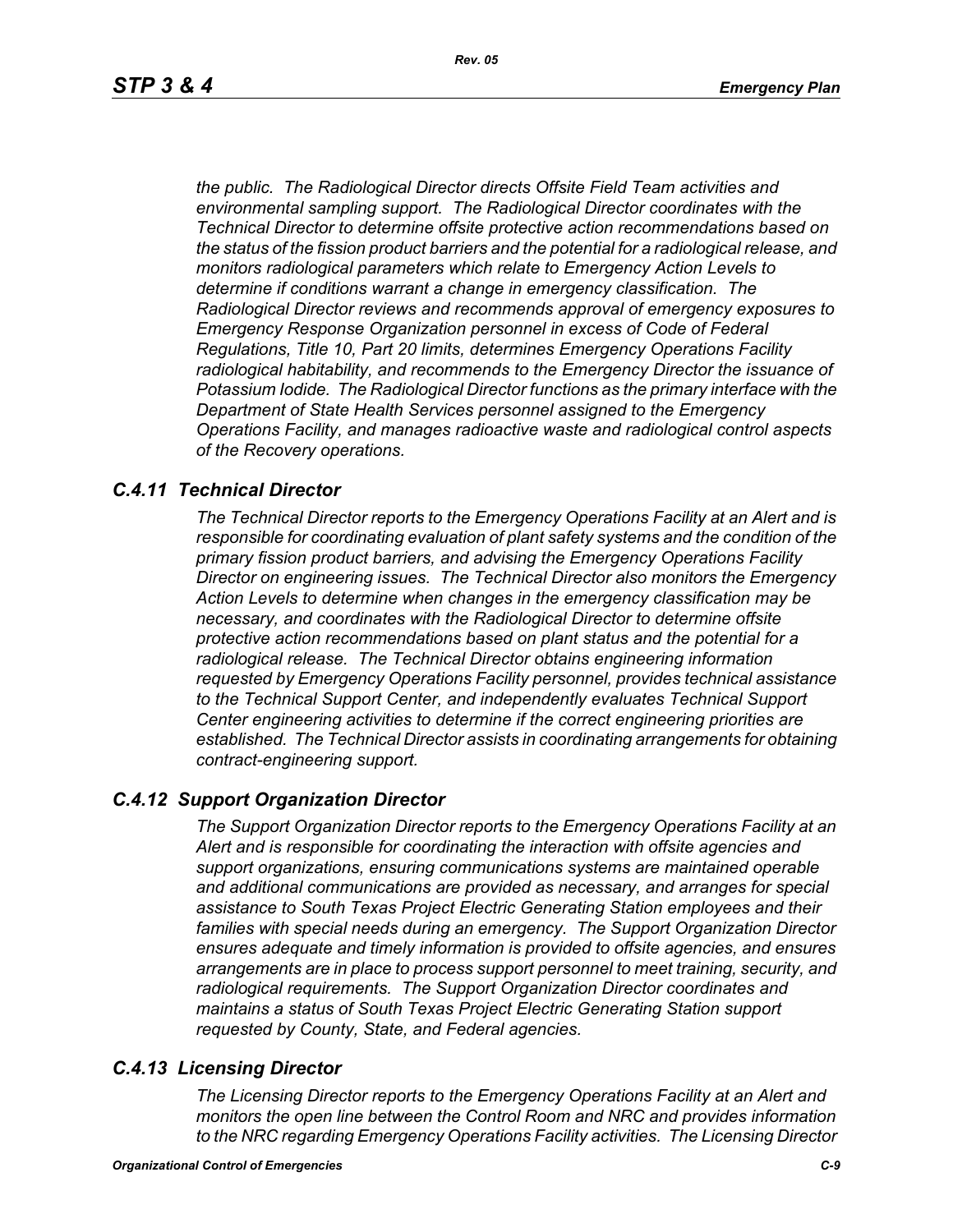*functions as the primary liaison with NRC personnel responding to the emergency, and ensures administrative and logistics support is provided to the NRC.*

## *C.4.14 Joint Information Center Director*

*The Joint Information Center Director reports to the Joint Information Center at an Alert and is responsible for overall JIC management of activation and operation. Provides information to the public of onsite status and conditions. Provides rumor control and public inquiry information. Ensures timely and accurate information is disseminated to the media. Coordinates media tours of emergency facilities.* 

*Discuss plant status with offsite agency Public Information Officers (PIO) located at the JIC as well as the Governor's Division of Emergency Management PIO in Austin when possible. Schedules interviews with the media as needed. Corrects misinformation/ rumors during press briefings and ensures updated news release transmittals.*

### *C.4.15 Company Spokesperson*

*The Company Spokesperson reports to the Joint Information Center at an Alert and is responsible for providing South Texas Project information to the news media. Also approves press releases and maintains contact with the Site Public Affairs Coordinator. Meets with offsite agency Public Information Officers (PIO) prior to news briefings. Designates personnel to make public comment on the emergency. Schedules frequent news conferences in order to apprise media of current information.* 

### *C.4.16 Media Relations Manager*

*The Media Relations Manager reports to the Joint Information Center at an Alert and is responsible for the timely accurate flow of information to the media, coordinates schedules and announces the press briefings and conferences, responds to media inquiries for information, arranges interviews, responds to media telephone inquiries, coordinates tours to other emergency response facilities as directed.*

### *C.4.17 Public Inquiry Manager*

*The Public Inquiry Manager reports to the Joint Information Center at an Alert and is responsible for monitoring media outlets and public inquiries and reports and rectifies erroneous information, coordinates activities of media inquiry telephone responders, ensures monitoring of news outlets, coordinates correction of rumors/media misinformation, provides public inquiry staff with press releases and corrected rumor information.*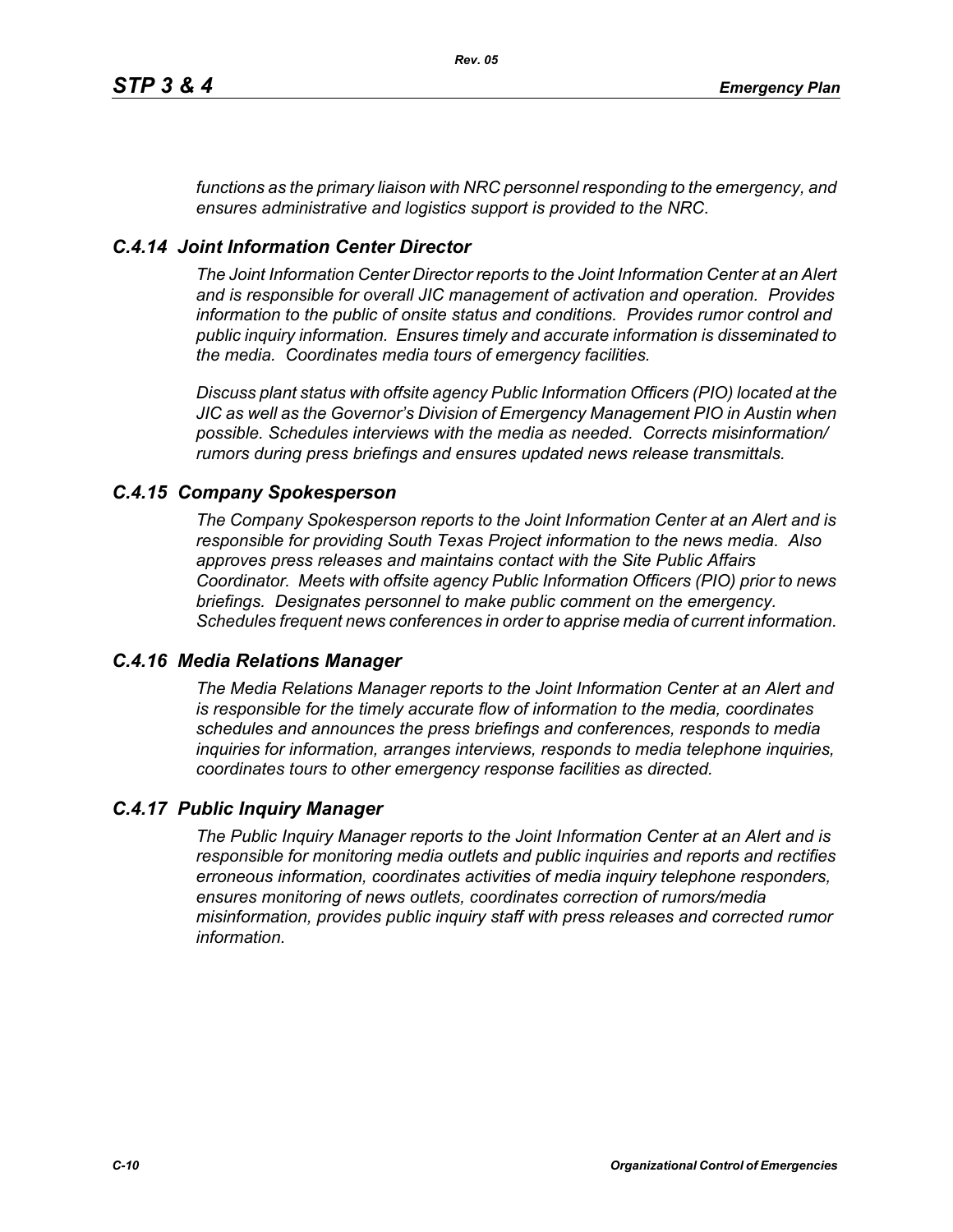| <b>MAJOR</b><br><b>FUNCTIONAL</b><br><b>AREA</b>                                                                       | <b>POSITION TITLE</b>                                             | <b>UNIT 1/2</b><br><b>ONSHIFT*</b> | <b>UNIT 3/4</b><br><b>ONSHIFT*</b> | <b>ONSITE</b><br><b>ONSHIFT</b> | <b>AVAILABLE</b><br><b>60 MINUTES</b> | <b>AVAILABLE</b><br><b>75 MINUTES</b> |
|------------------------------------------------------------------------------------------------------------------------|-------------------------------------------------------------------|------------------------------------|------------------------------------|---------------------------------|---------------------------------------|---------------------------------------|
| <b>Plant Operations</b><br>and Assessment<br>of Operational<br>Aspects                                                 | <b>Shift Supervisor</b>                                           |                                    |                                    | $\overline{c}$                  |                                       |                                       |
|                                                                                                                        | <b>Unit Supervisor</b>                                            | $\mathcal I$                       | $\mathbf{1}$                       |                                 |                                       |                                       |
|                                                                                                                        | <b>Reactor Operators</b>                                          | $\overline{c}$                     | $\overline{c}$                     | $\frac{1}{2}$                   |                                       | $\qquad \qquad \blacksquare$          |
|                                                                                                                        | <b>Plant Operators</b>                                            | $\overline{2}$                     | $\overline{2}$                     | $\overline{\phantom{a}}$        |                                       |                                       |
|                                                                                                                        | Shift Technical<br><b>Advisor</b>                                 |                                    |                                    | $1***$                          |                                       |                                       |
|                                                                                                                        | <b>Plant Operations</b><br>Discipline Lead                        |                                    |                                    |                                 |                                       | 1##                                   |
|                                                                                                                        |                                                                   |                                    |                                    |                                 |                                       |                                       |
| Emergency<br>Direction and<br>Control ***<br>(Emergency<br>Director)                                                   | <b>Shift Supervisor</b>                                           | $1***$                             | $1***$                             |                                 |                                       |                                       |
|                                                                                                                        |                                                                   |                                    |                                    |                                 |                                       |                                       |
| Notification/<br>Communications                                                                                        |                                                                   |                                    |                                    | $\overline{c}$                  |                                       | $\overline{c}$                        |
|                                                                                                                        |                                                                   |                                    |                                    |                                 |                                       |                                       |
| Radiological<br><b>Accident</b><br>Assessment and<br>Support of<br>Operational<br><b>Accident</b><br><b>Assessment</b> | Emergency<br><b>Director</b>                                      |                                    | $\overline{\phantom{0}}$           | $\overline{\phantom{a}}$        |                                       | 1                                     |
|                                                                                                                        | Senior Health<br><b>Physics Expertise</b><br>(Dose<br>Assessment) |                                    |                                    | 1                               |                                       |                                       |
|                                                                                                                        | <b>RP</b> Technicians<br>(onsite/offsite<br>surveys)              |                                    |                                    | $\overline{c}$                  | 3                                     | 4                                     |
|                                                                                                                        | Chemistry<br><b>Technician</b>                                    |                                    |                                    | $\mathbf{1}$                    |                                       | $\mathbf{1}$                          |
|                                                                                                                        |                                                                   |                                    |                                    |                                 |                                       |                                       |

### *Table C-1 MINIMUM STAFFING REQUIREMENTS (STPEGS) (Including Capability for Additional Staffing)*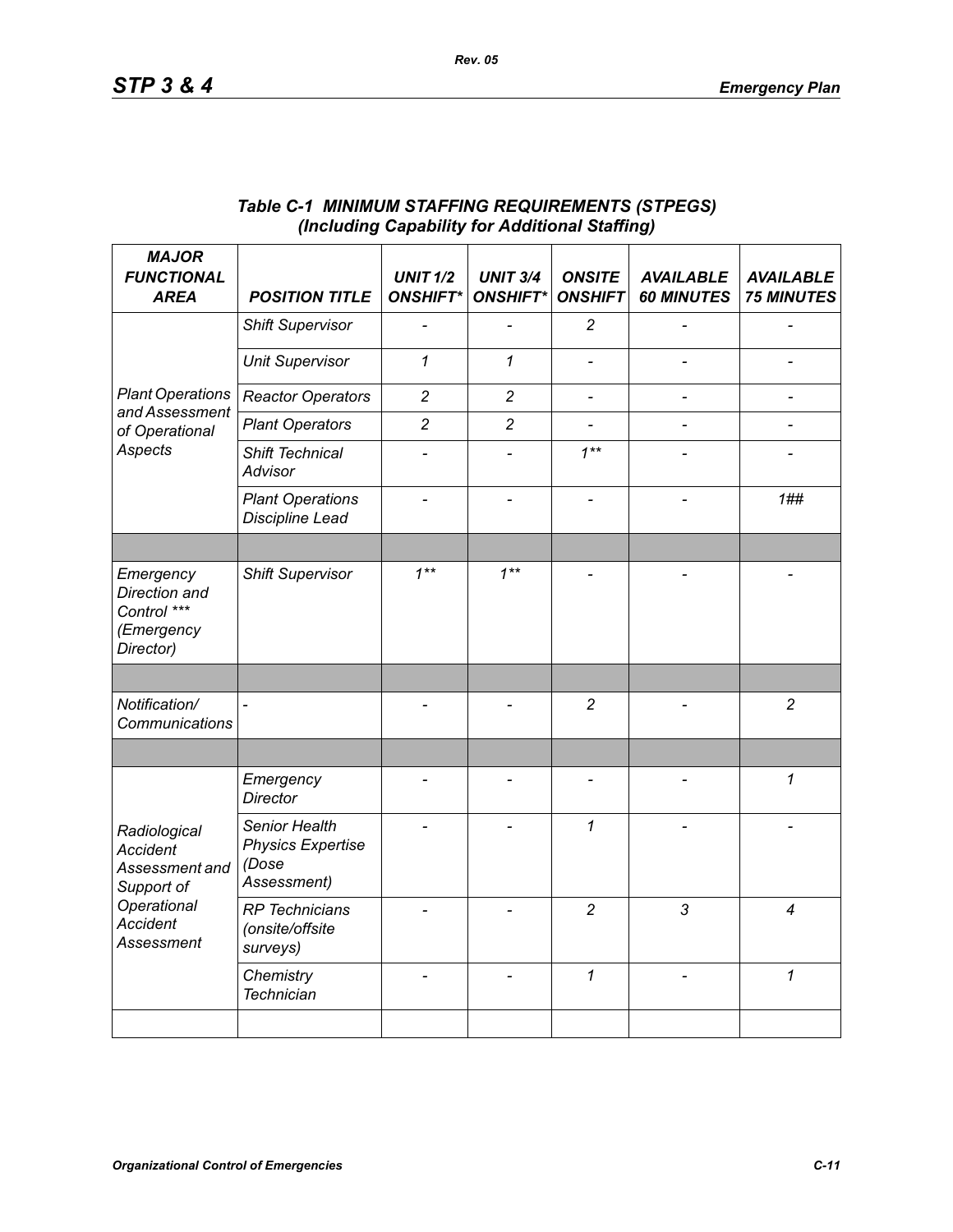| <b>MAJOR</b><br><b>FUNCTIONAL</b><br><b>AREA</b> | <b>POSITION TITLE</b>                                                                                                                                                                      | <b>UNIT 1/2</b><br><b>ONSHIFT*</b> | <b>UNIT 3/4</b><br><b>ONSHIFT*</b> | <b>ONSITE</b><br><b>ONSHIFT</b>                                          | <b>AVAILABLE</b><br><b>60 MINUTES</b> | <b>AVAILABLE</b><br><b>75 MINUTES</b> |
|--------------------------------------------------|--------------------------------------------------------------------------------------------------------------------------------------------------------------------------------------------|------------------------------------|------------------------------------|--------------------------------------------------------------------------|---------------------------------------|---------------------------------------|
| <b>Plant System</b><br>Engineering               | Shift Technical<br>Advisor                                                                                                                                                                 |                                    |                                    | $1***$                                                                   |                                       |                                       |
|                                                  | <b>Nuclear Engineer</b>                                                                                                                                                                    | $\overline{\phantom{0}}$           | $\qquad \qquad \blacksquare$       | $\qquad \qquad \blacksquare$                                             | $\mathcal I$                          | $\overline{a}$                        |
|                                                  | <b>Electrical Engineer</b>                                                                                                                                                                 | $\overline{a}$                     | $\overline{a}$                     | $\overline{a}$                                                           |                                       | 1                                     |
|                                                  | <b>Mechanical</b><br>Engineer                                                                                                                                                              |                                    |                                    |                                                                          |                                       | 1                                     |
| Repair and<br>Corrective<br><b>Actions</b>       | Radwaste Operator                                                                                                                                                                          | $1***$                             | $1***$                             |                                                                          |                                       |                                       |
|                                                  | <b>Mechanical</b><br>Maintenance                                                                                                                                                           |                                    |                                    | $1***$                                                                   |                                       | 1                                     |
|                                                  | Electrical<br>Maintenance                                                                                                                                                                  |                                    | $\overline{a}$                     | $1**AND$<br>1                                                            |                                       | $\mathcal I$                          |
|                                                  | <b>I&amp;C</b> Technician                                                                                                                                                                  |                                    | $\overline{\phantom{0}}$           | 1                                                                        |                                       |                                       |
|                                                  |                                                                                                                                                                                            |                                    |                                    |                                                                          |                                       |                                       |
| Protective<br><b>Actions</b>                     | <b>RP</b> Technicians<br>(Access<br>Control/RP<br>Coverage for<br>corrective actions,<br>search and rescue,<br>first aid, and fire-<br>fighting/<br>Personnel<br>Monitoring/<br>Dosimetry) |                                    |                                    | $2***$                                                                   | 4                                     |                                       |
|                                                  |                                                                                                                                                                                            |                                    |                                    |                                                                          |                                       |                                       |
| Fire<br>Suppression                              | <b>Plant Operations</b><br>personnel                                                                                                                                                       |                                    |                                    | Fire<br><b>Brigade</b><br>per<br><b>Technical</b><br>Specific-<br>ations | <b>Local Support</b>                  | Local<br>Support                      |
|                                                  |                                                                                                                                                                                            |                                    |                                    |                                                                          |                                       |                                       |

### *Table C-1 MINIMUM STAFFING REQUIREMENTS (STPEGS) (Including Capability for Additional Staffing) (Continued)*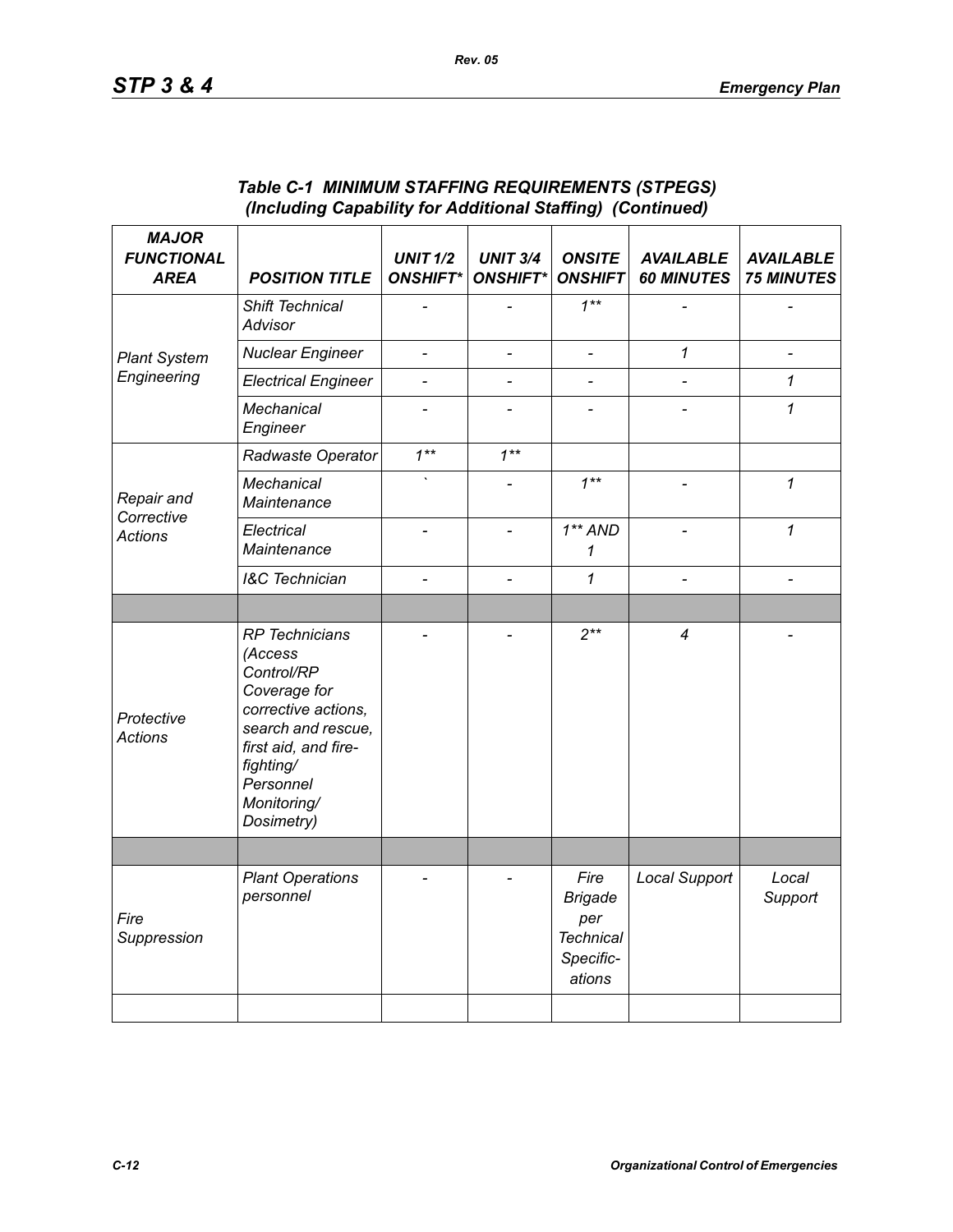| <b>MAJOR</b><br><b>FUNCTIONAL</b><br><b>AREA</b>          | <b>POSITION TITLE</b>                                                                                 | <b>UNIT 1/2</b><br><b>ONSHIFT*</b> | <b>UNIT 3/4</b><br><b>ONSHIFT*I</b> | <b>ONSITE</b><br><b>ONSHIFT</b> | <b>AVAILABLE</b><br><b>60 MINUTES</b> | <b>AVAILABLE</b><br><b>75 MINUTES</b> |
|-----------------------------------------------------------|-------------------------------------------------------------------------------------------------------|------------------------------------|-------------------------------------|---------------------------------|---------------------------------------|---------------------------------------|
| Rescue<br>Operations and<br>First Aid                     | <b>Plant Protection</b><br>Personnel                                                                  |                                    |                                     | $2**$                           | Local Support                         | Local<br>Support                      |
| Site Access<br>Control and<br>Personnel<br>Accountability | <b>Plant Protection</b><br>Personnel<br>(Security/<br>Communications/<br>Personnel<br>Accountability) |                                    |                                     | All per<br>Security<br>Plan     |                                       |                                       |
|                                                           |                                                                                                       |                                    |                                     |                                 |                                       |                                       |
|                                                           | <b>TOTAL</b>                                                                                          | 5                                  | 5                                   | 15                              | 8                                     | 13                                    |

#### *Table C-1 MINIMUM STAFFING REQUIREMENTS (STPEGS) (Including Capability for Additional Staffing) (Continued)*

- *Notes: \* For each unaffected unit in operation, maintain at least one Unit Supervisor, two Reactor Operators, and two Plant Operators. In accordance with Section 6.0 of the Technical Specifications for each unit, the shift crew composition may be less than the minimum number of operators (licensed or non-licensed) shown above for a period of time not to exceed two (2) hours in order to accommodate unexpected absences of on-duty shift crew members, provided immediate actions are taken to restore the crew composition. The minimum staff for a unit in cold shutdown will be one Senior Reactor Operator, one Reactor Operator, and one Plant Operator for that unit.*
	- *\*\* These positions may be covered by onshift personnel assigned other functions.*
	- *\*\*\* Overall, direction of emergency response to be assumed by the Emergency Director at the Emergency Operations Facility when all centers are fully manned. Direction of minute-to-minute facility operation remains with senior manager in the Technical Support Center or Control Room.*
	- *## This position is filled by personnel with plant operations experience*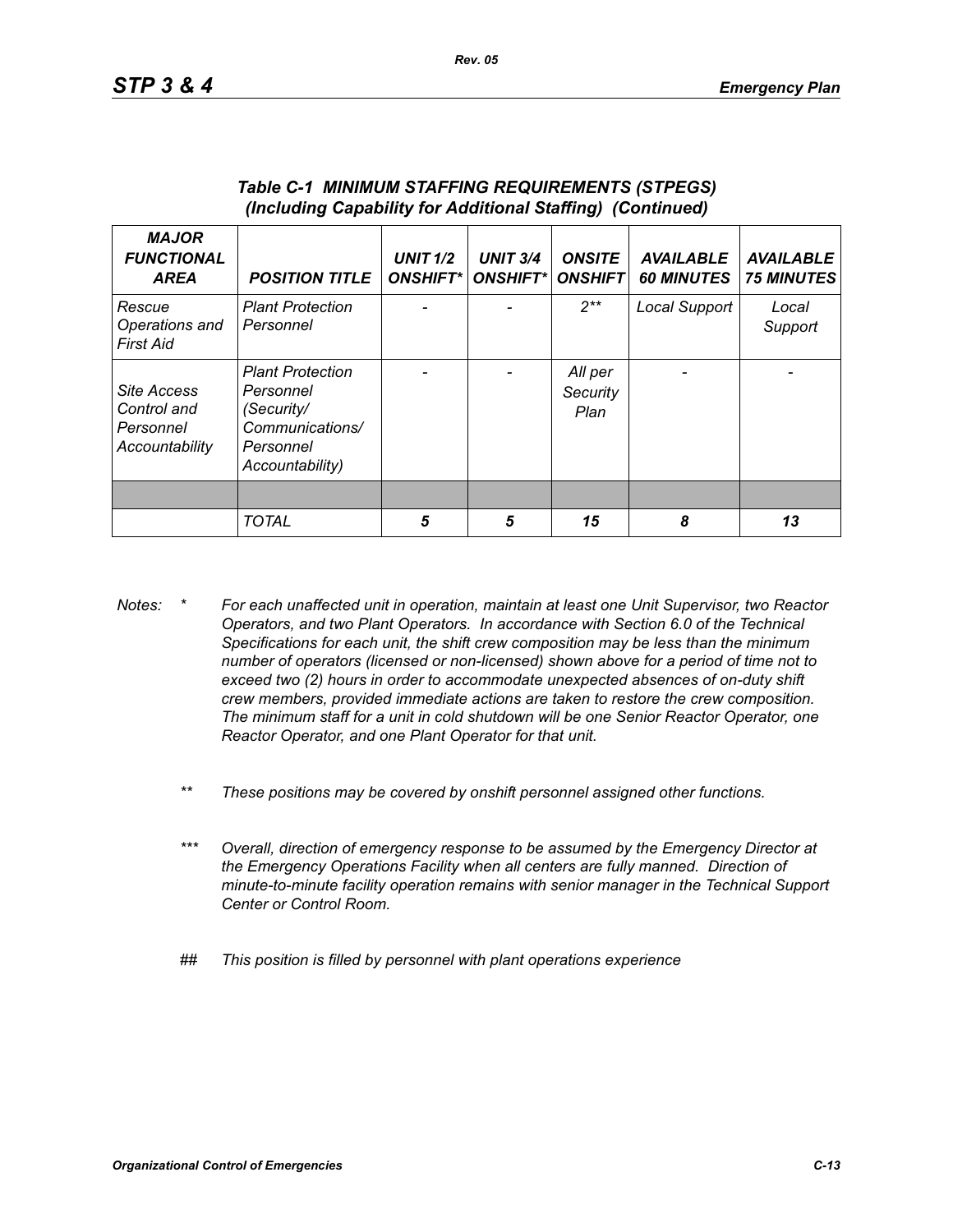

- *( )- Identifies onshift personnel position titles*
- *(1) Shift Supervisor;*
- *(2) Plant Protection*
- *(3) Reactor Operator, currently or previously licensed by NRC, or SRO Management Certified Personnel*
- *(4) Duty Maintenance Supervisor*
- *(5) Plant Operator*
- *(6) Security Force Supervisor*
- *(7) Senior Radiation Protection Technician.*

### *Figure C-1 Onshift Emergency Response Organization*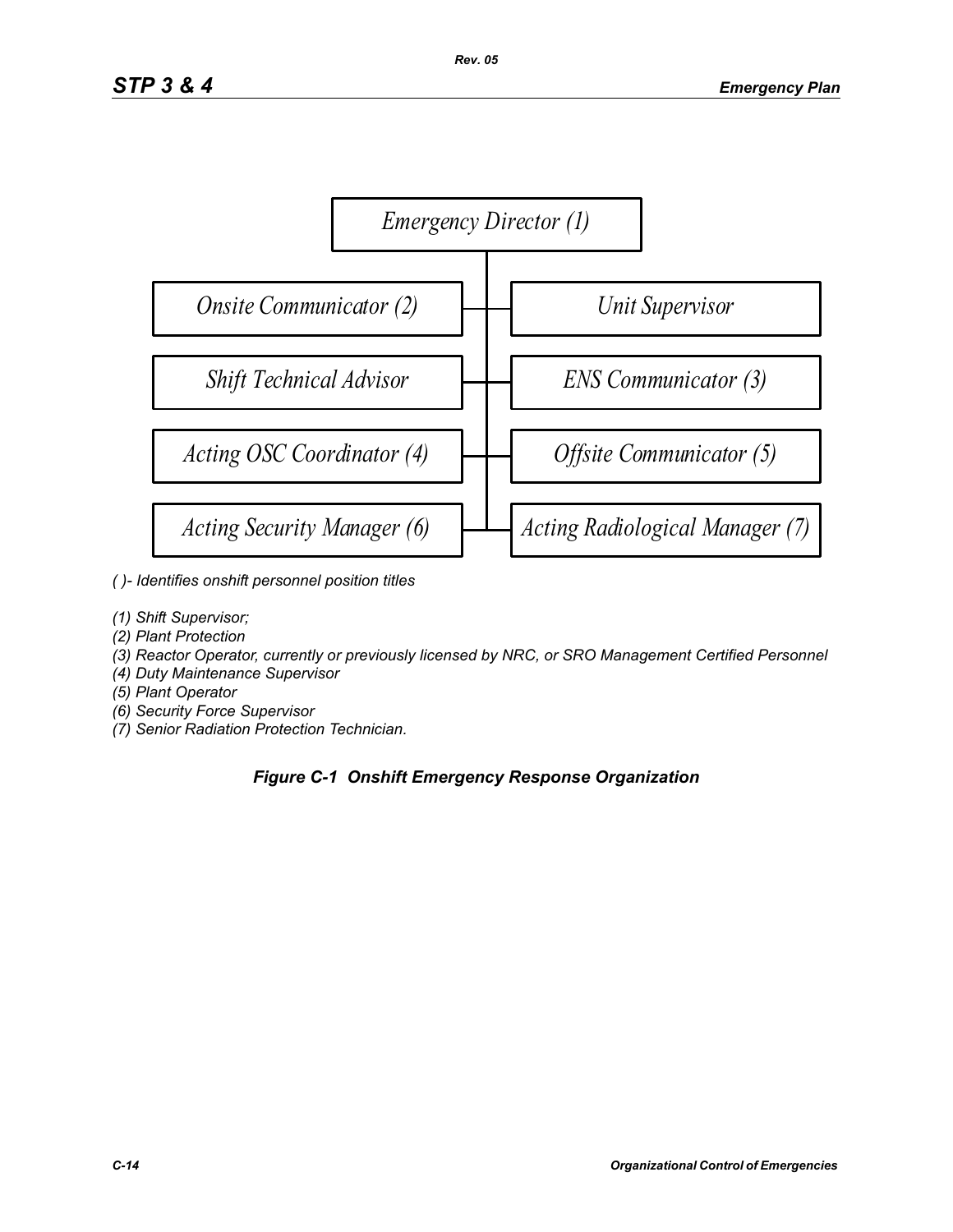

*\*Required Minimum Staffing. The Assistant TSC Manager may fill the TSC Manager position in his absence.* 

# *Figure C-2 Technical Support Center (TSC) Staffing*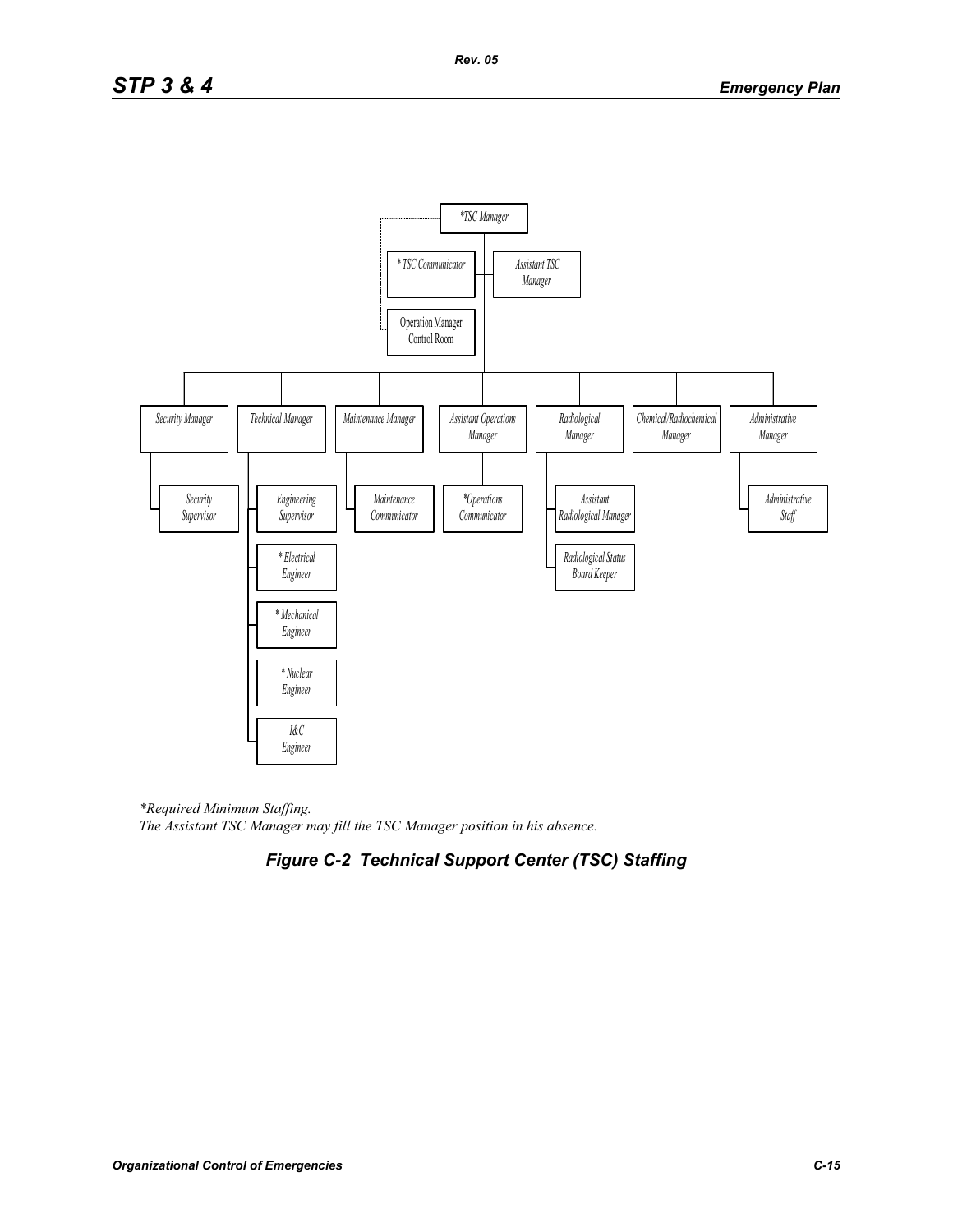

*Required Minimum Staffing: Mechanic, Electricians (2), I&C Technician, Chemistry Technician, and Radiation Protection Technicians (7)* 

# *Figure C-3 Operations Support Center (OSC) Staffing*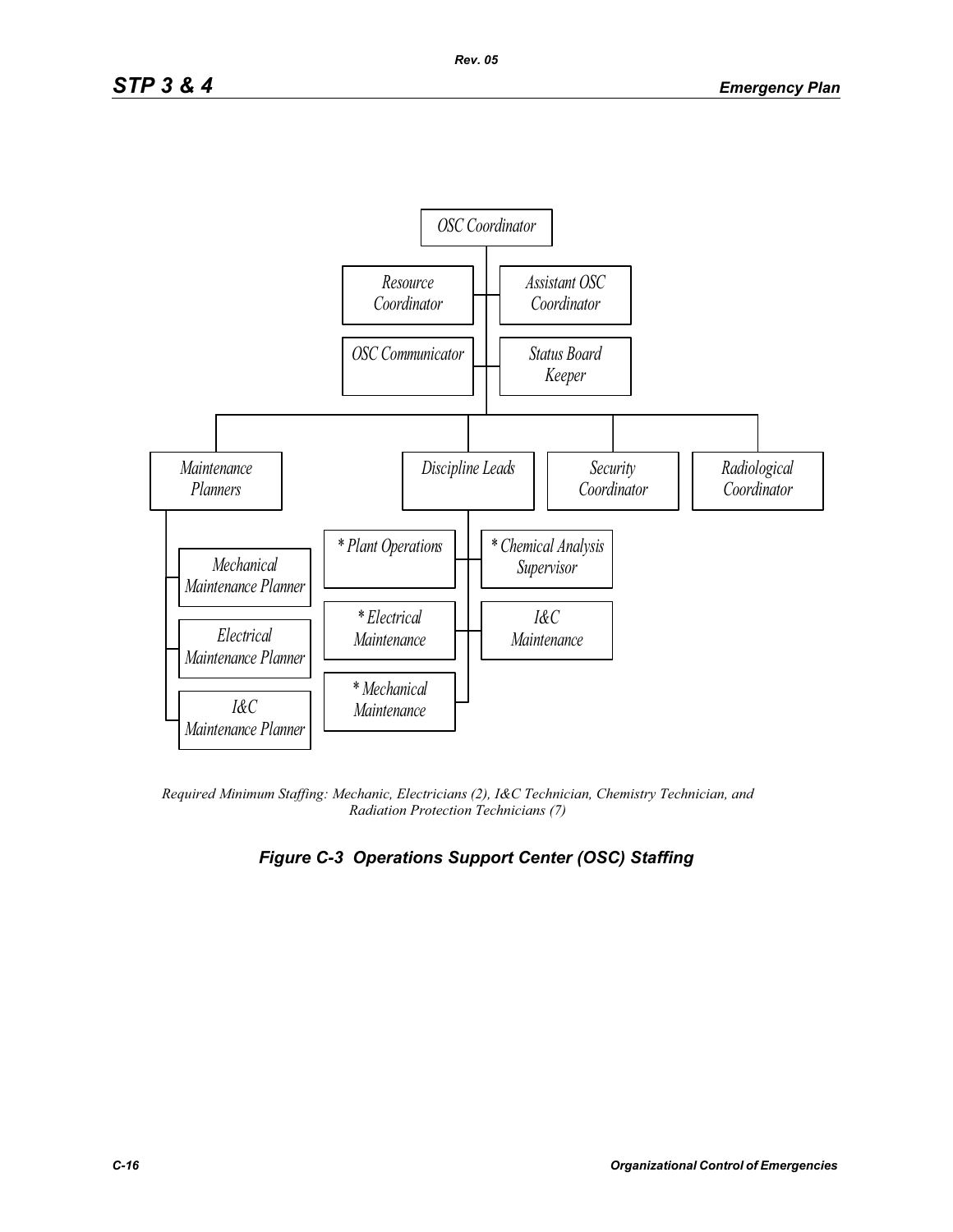# *STP 3 & 4 Emergency Plan*



*Rev. 05*

*\*Required Minimum Staffing*

# *Figure C-4 Emergency Operations Facility (EOF) Staffing*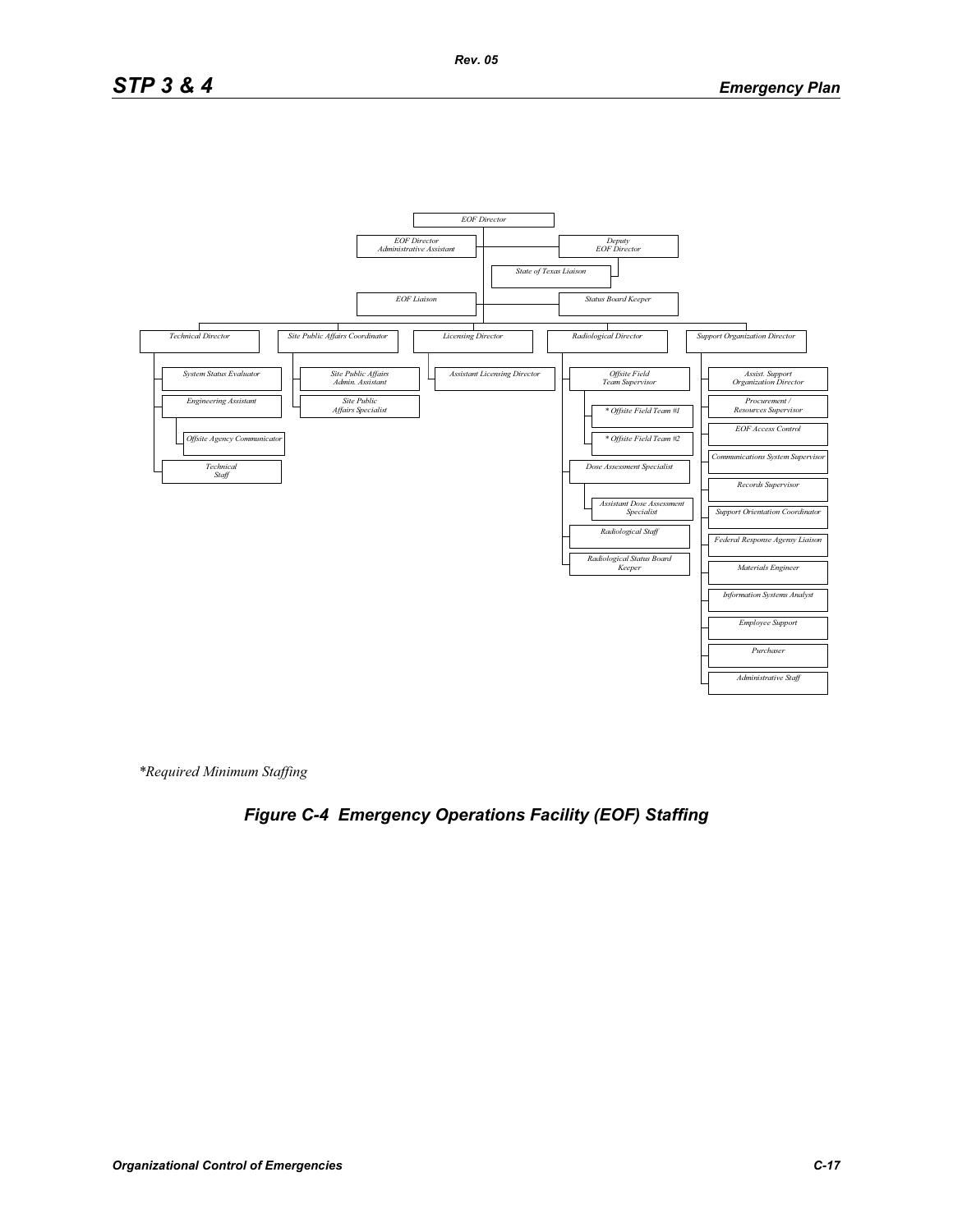

*\* Required Minimum Staffing*

*\*\* Supplied by Local Law Enforcement* 

### *Figure C-5 Joint Information Center (JIC) Staffing*